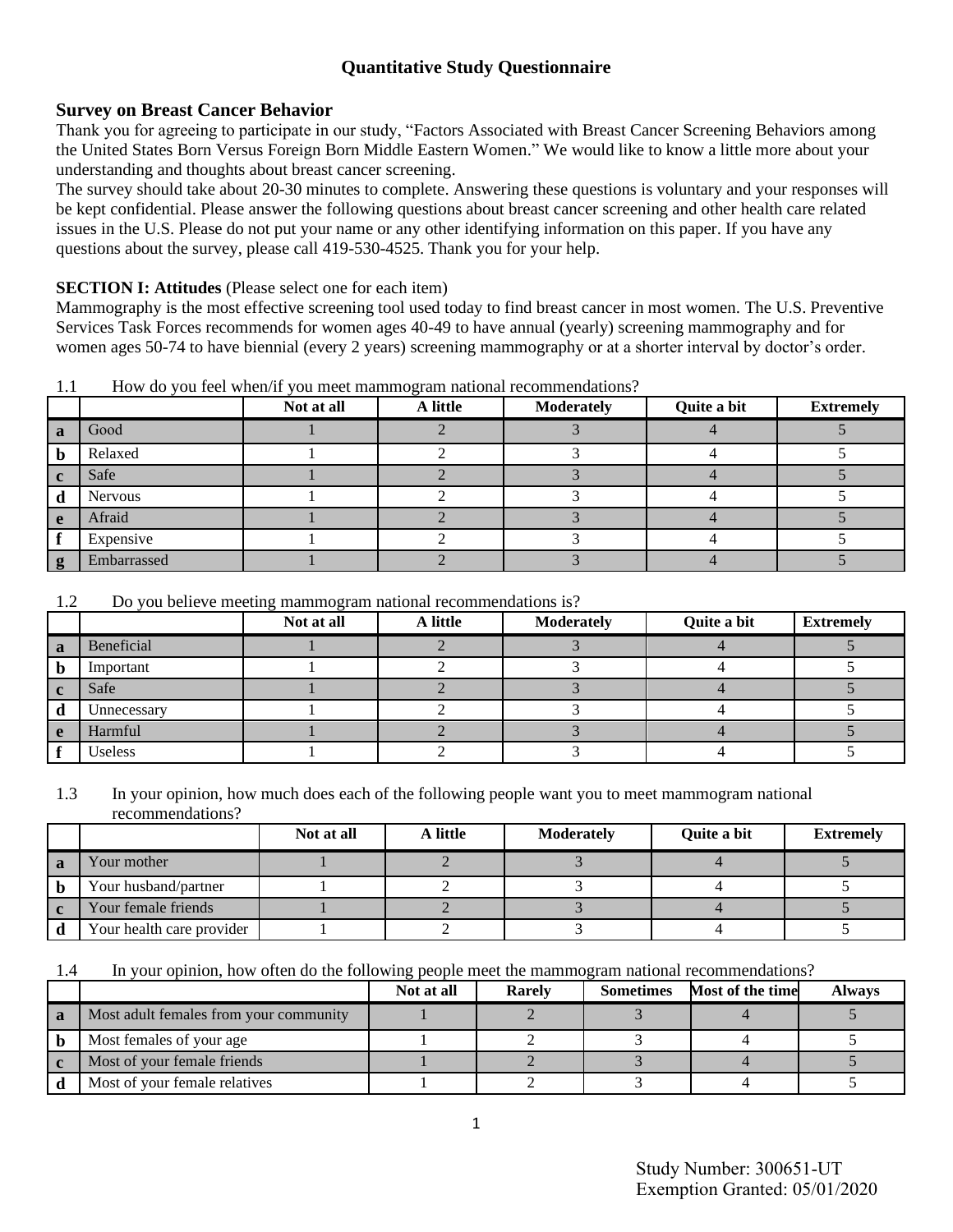1.5 Please indicate your level of confidence regarding each of the following statements:

|              | How confident are you                                                      | Not at all | A little | <b>Moderately</b> | Quite a bit | <b>Extremely</b> |
|--------------|----------------------------------------------------------------------------|------------|----------|-------------------|-------------|------------------|
| $\mathbf{a}$ | To find a way to get regular screening<br>mammogram                        |            |          |                   |             |                  |
| b            | To meet mammogram national<br>recommendations                              |            |          |                   |             |                  |
| $\mathbf{c}$ | To obtain health information about regular<br>screening mammogram          |            |          |                   |             |                  |
| d            | To ask about regular screening mammogram<br>to a female relative or friend |            |          |                   |             |                  |

### 1.6 Please indicate your level of agreement or disagreement regarding each of the following statements:

|              |                                                                   | <b>Strongly</b><br><b>Disagree</b> | <b>Disagree</b> | <b>Neutral</b> | Agree | <b>Strongly</b><br>Agree |
|--------------|-------------------------------------------------------------------|------------------------------------|-----------------|----------------|-------|--------------------------|
| $\mathbf{a}$ | If I want to, I can meet mammogram<br>national recommendations    |                                    |                 |                |       |                          |
|              | It's my choice to determine where I get my<br>screening mammogram |                                    |                 |                |       |                          |
|              | It's my choice to determine when I get my<br>screening mammogram  |                                    |                 |                |       |                          |
|              | It is up to me whether I get a screening<br>mammogram or not      |                                    |                 |                |       |                          |

#### 1.7 How big are the following barriers for you to get a screening mammogram?

|   |                                          | Not at all | A little | <b>Somewhat</b> | Quite a bit | <b>Extremely</b> |
|---|------------------------------------------|------------|----------|-----------------|-------------|------------------|
| a | Taking time off from work                |            |          |                 |             |                  |
|   | Transportation to the mammogram facility |            |          |                 |             |                  |
|   | Finding a female doctor/mammography      |            |          |                 |             |                  |
|   | technician                               |            |          |                 |             |                  |

#### 1.8 How strong is your intention to

|   |                                                                 | Not at all | A little | A lot | <b>Greatly</b> | <b>Enthusiastically</b> |
|---|-----------------------------------------------------------------|------------|----------|-------|----------------|-------------------------|
| a | Discuss your next mammogram with a<br>female relative or friend |            |          |       |                |                         |
|   | Perform a breast self-exam once a month                         |            |          |       |                |                         |
|   | Meet mammogram national<br>recommendations                      |            |          |       |                |                         |

### **SECTION II: Cancer screening behavior** (Please mark only one box)

- 2.1 A mammogram is an x-ray of each breast to look for breast cancer. Has a doctor ever told you that whether or not you could choose to have a mammogram?<br> $\Box$  Yes  $\Box$  No  $\Box$  No
- 2.2 When did you have your most recent mammogram to check for breast cancer, if ever? I have never had a mammogram  $\Box$  year(s) month(s) ago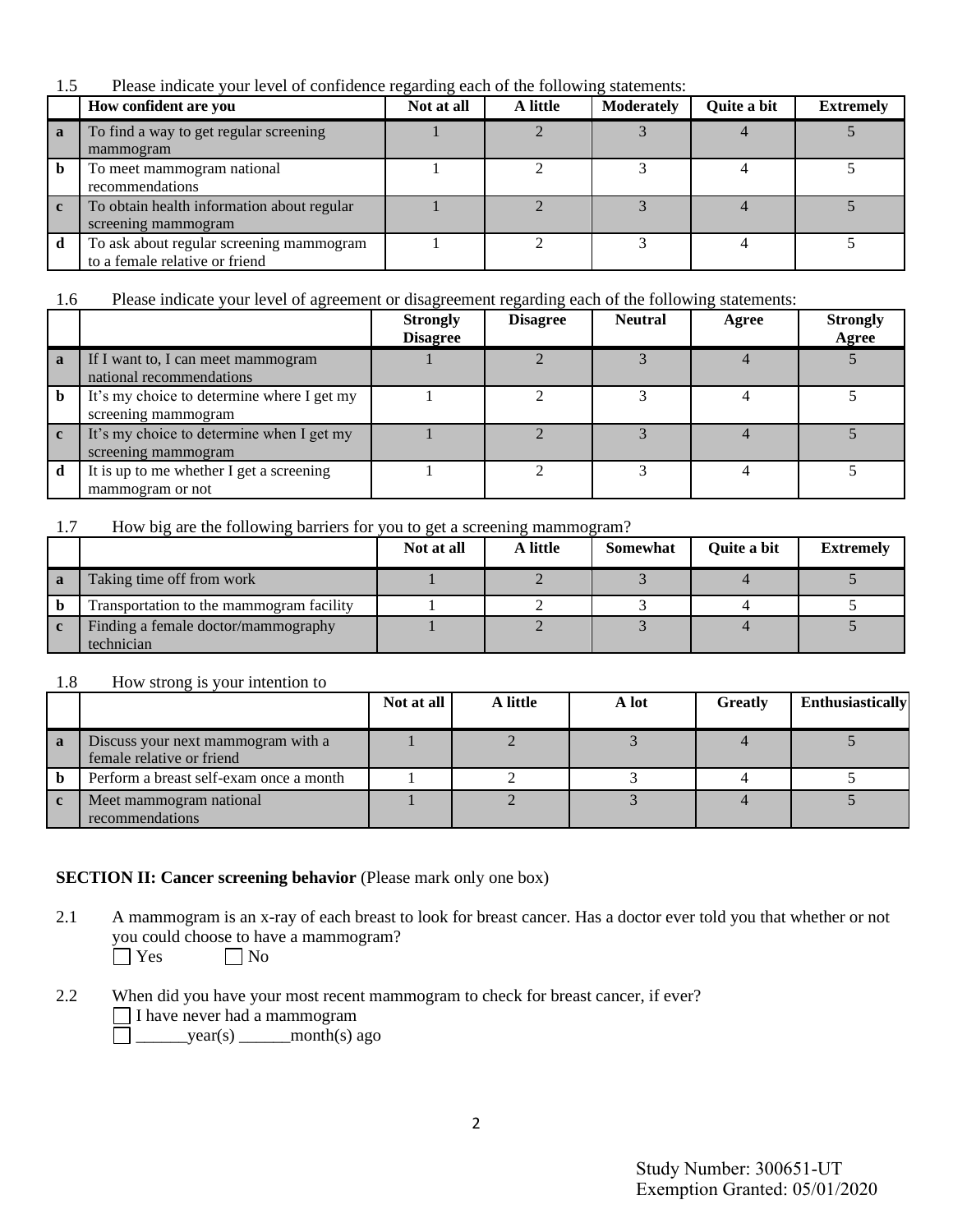# **SECTION III: Knowledge about Breast Cancer Screening (Please mark only one box)**

| 3.1  | If you are postmenopausal, how often should you do breast self-examination?<br>$\Box$ Once a month<br>Every three months<br>Each week<br>  Don't know<br>$\mathbf{I}$            |
|------|----------------------------------------------------------------------------------------------------------------------------------------------------------------------------------|
| 3.2  | Most breast lumps are found by:<br>Women themselves<br>$\Box$ Don't know<br>Physician<br>$\Box$ Mammogram                                                                        |
| 3.3  | How much difference does regular breast cancer screening make in the chance of curing breast cancer?<br>Little or no difference<br>Some difference<br>Don't know<br>A great deal |
| 3.4  | A woman who regularly feels (palpates) her breasts is doing one of the most effective methods of breast cancer<br>detection:<br>False<br>Don't know<br>True                      |
| 3.5  | Mammography can detect cancer that cannot be felt:<br>$\Box$ True<br>Don't know<br>$\Box$ False                                                                                  |
| 3.6  | At what age should a young woman begin doing breast self-examination?<br>20<br>30<br>$\Box$ 35<br>Don't know                                                                     |
| 3.7  | If a woman gets regular mammography, she doesn't need to do breast self-examination or have physical<br>examinations:<br>True<br>False<br>Don't know                             |
| 3.8  | Breast self-examination should be performed during your period when lumps are most easily detected:<br>Don't know<br>True<br>False                                               |
| 3.9  | An important part of breast self-examination is looking at your breasts in the mirror:<br>Don't know<br>True<br>False                                                            |
| 3.10 | Some nipple discharge is expected as you get older when you squeeze the nipple during breast self-examination:<br>False<br>$\Box$ Don't know<br>True                             |
| 3.11 | Breast self-examination should include feeling (palpating) for lumps under your arm:<br>□ Don't know<br>True<br>False                                                            |
| 3.12 | Squeezing the nipple is necessary for a good examination:<br>False<br>Don't know<br>True                                                                                         |
| 3.13 | How often should a breast examination be performed?<br>Once a month<br>Don't know<br>Every 6 months<br>Once a week                                                               |
| 3.14 | When feeling (palpating) the breast, you should use the:<br>Pads of your fingers<br>$\Box$ Tips of your fingers<br>Don't know                                                    |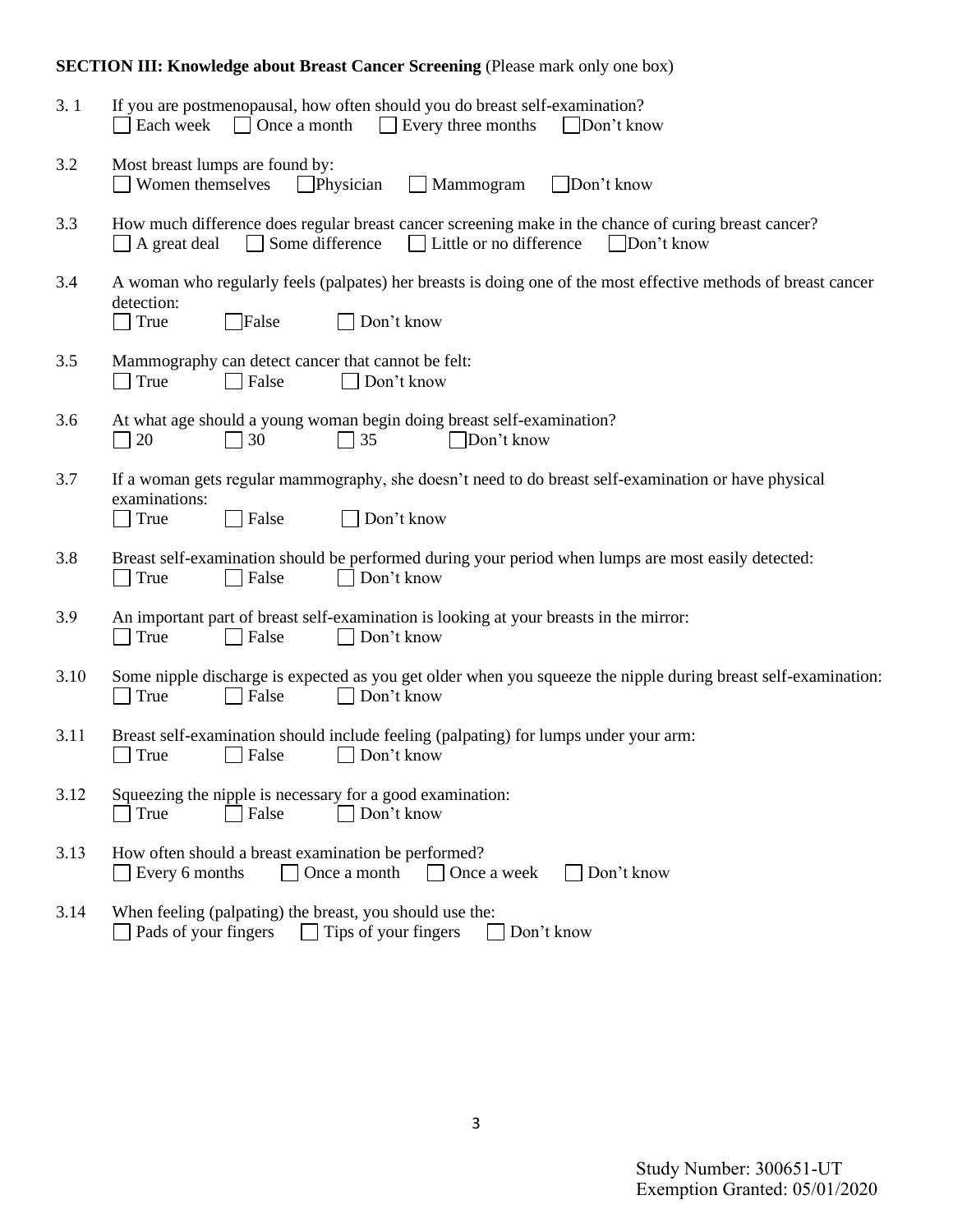#### **SECTION IV: Health status**

- 4.1 Would you say that in general your physical health is\_\_? (Please mark only one box)
	- Excellent Very good  $\overline{\overline{\mathsf{d}}}$  Good
	- Fair
	- Poor
	- Don't know
- 4.2 Have you ever been diagnosed as having cancer? (If no, please skip to the next section)  $\bigcap$  Yes  $\bigcap$  No  $\Box$  No
- 4.3 What type of cancer did you have?  $\Box$  Lung Cervical
	- Ovarian
	-
	- Colon Other \_\_\_\_\_\_\_\_\_\_\_\_\_\_\_\_\_\_\_\_\_\_\_\_
	-

### **SECTION V: Heath Care Access**

The following questions ask for your opinions about different health-related activities. The first group of questions focuses on access to care (Please mark only one box).

| 5.1 | Do you have any kind of health care coverage, including health insurance, prepaid plans such as HMOs,<br>government plans such as Medicare, or Medicaid? note: Medicare is a coverage plan for people age 65 or over<br>for certain disabled people).<br>$\bigcap$ Yes<br>Don't know/Not sure<br>$\vert$ No |
|-----|-------------------------------------------------------------------------------------------------------------------------------------------------------------------------------------------------------------------------------------------------------------------------------------------------------------|
| 5.2 | Do you have one person you think of as your personal doctor or health care provider?<br>$\Box$ Yes, only one $\Box$ More than one $\Box$ No person as personal doctor $\Box$ Don't know/Not sure                                                                                                            |
| 5.3 | How many times have you been to a doctor, nurse, or other health professional in the past 12 months?<br>Two times $\Box$ Three or more times<br>One time<br>Zero time<br>$\mathbf{L}$<br>$\mathbf{I}$                                                                                                       |
| 5.4 | Was there a time in the past 12 months when you needed to see a doctor but couldn't because of cost?<br>Yes<br>No<br>Don't know/Not sure<br>$\blacksquare$                                                                                                                                                  |
| 5.5 | About how long has it been since you last visited a doctor for a routine checkup? A routine checkup is a general<br>exam, not an exam for a specific injury, illness, or condition.<br>Don't know/Not sure<br>Never have been                                                                               |
| 5.6 | Was there a time in the past 12 months when you did not take your medication as prescribed because of cost? Do<br>not include over-the -counter (OTC) medication.<br>Yes<br><b>No</b><br>Don't know/Not sure<br>$\mathcal{L}$                                                                               |
| 5.7 | Do you currently have any health care bills that are not being paid off over time? (health care bills can include<br>medical, dental, physical therapy and/or chiropractic cost)<br>Don't know/Not sure<br>Yes<br>No                                                                                        |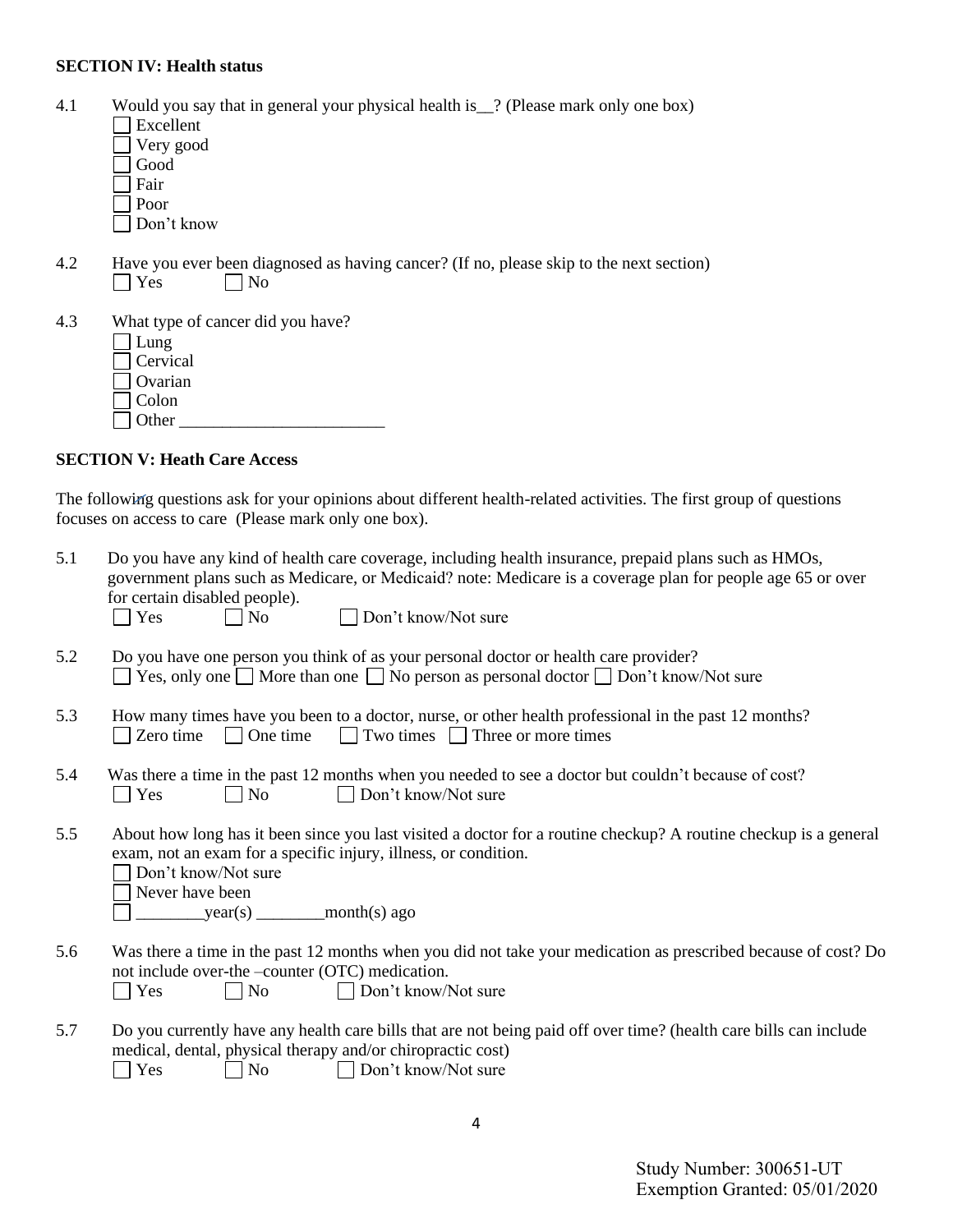#### **SECTION VI: DEMOGRAPHICS**

- 6.1 What is your birth year and month? \_\_\_\_\_\_\_(year) \_\_\_\_\_\_(month)
- 6.2 What is your country of birth?
	- Lebanon
	- Syria
	- Israel
	- Iraq
	- Turkey
	- United States
	- Other Middle Eastern Country \_\_\_\_\_\_\_\_\_
- 6.3 What is your ethnic/tribal background (please mark all that apply)

| Lebanese |
|----------|
| Syrian   |
| Israeli  |
| Iraqi    |
| Chaldean |
| Turkish  |
| Egyptian |
| Iranian  |
| Unknown  |
| Other    |

6.4 If you were not born in the U.S., how long have you been living in the U.S.? \_\_\_\_\_\_\_\_\_\_\_\_\_\_\_\_\_\_\_\_\_\_\_\_\_\_\_\_\_\_\_\_\_N/A

- 6.5 The U.S. Census Bureau defines, the first generation as the "foreign-born person who gains citizenship in the country" and second generation as "those individuals who have at least one foreign-born parent." Based on this information, which one do you consider yourself?  $\Box$  First generation  $\Box$  Second generation
- 6.6 If you were not born in the U.S., what age were you when you immigrated to the U.S.?  $\frac{\text{years old}}{\text{year}}$
- 6.7 What language do you speak at home? (please mark all that apply)
	- Arabic
	- Hebrew
	- Turkish
	- Persian
	- Aramaic
	- Kurdish
	- $\Box$  Other
- 6.8 What is your religious background (please mark all that apply)

Christianity

- Islam
- Judaism
- Agnosticism
- Bahaism
- Other  $\Box$